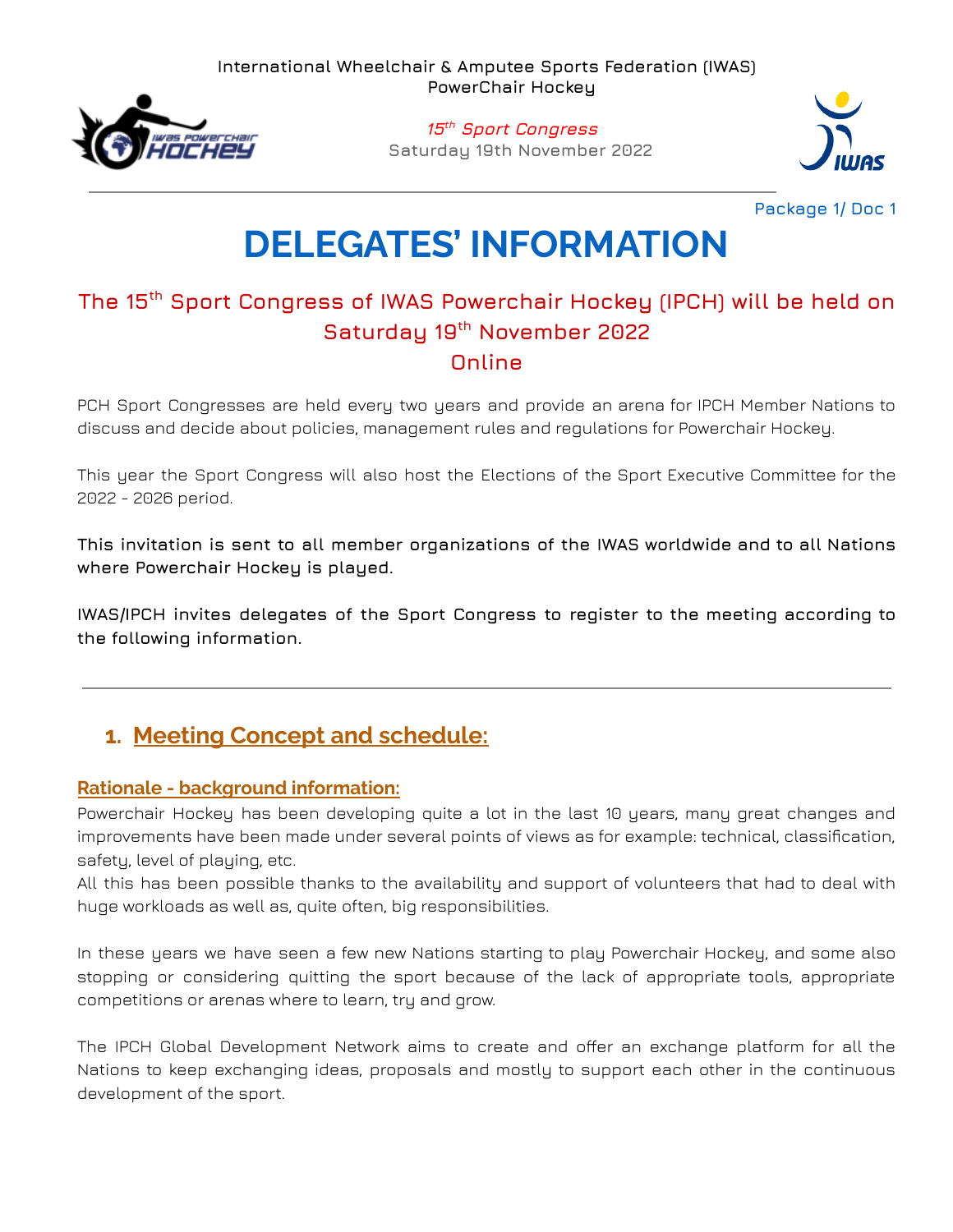

#### **15 th Sport Congress Saturday 19th November 2022**



The last 3 years have been a huge challenge for everyone as well as for our Sport, due to the pandemic we could not play anymore and a lot of the development activities but not only suffered from a sudden stop.

Starting again is not easy, there are a lot of tasks to take care of and a lot of projects worth working on which are kept on hold due to the lack of time/people to coordinate those and make those ideas become reality. The IPCH as a committee needs more people willing to put some time in the international projects otherwise it will become impossible to achieve all the goals, and keep up with the dream of becoming a paralympic sport.

As a Sport Executive Committee we have decided to dedicate the 15th Sport Congress to do a proper recap of what has been done in the past few years and what should / could be done in the future in order to draw together with the Nations participating in PCH a common path and a common goal for the future.

This, together with the fact that the 14th Sport Congress was really focused on Motions and rules updating, the Sport Executive Committee is suggesting to not discuss Motions on the 15th Sport Congress but to focus on a more important topic as the one related to the future of the sport and of the movement.

#### **General Program:**

- 13.30 Link opening and connection time
- 14.00 Official Welcome
- 14.15 **Session 1 - IPCH Reports and Projects**
- 15.20 Comfort break
- 15.30 **Session 2 - Elections**
- 16.30 Comfort break
- 16.40 **Session 3 - Round table - The future of IPCH (Development and next steps)**
- 18.00 Greetings and closing of the Sport Congress

For more details check the attached Draft Agenda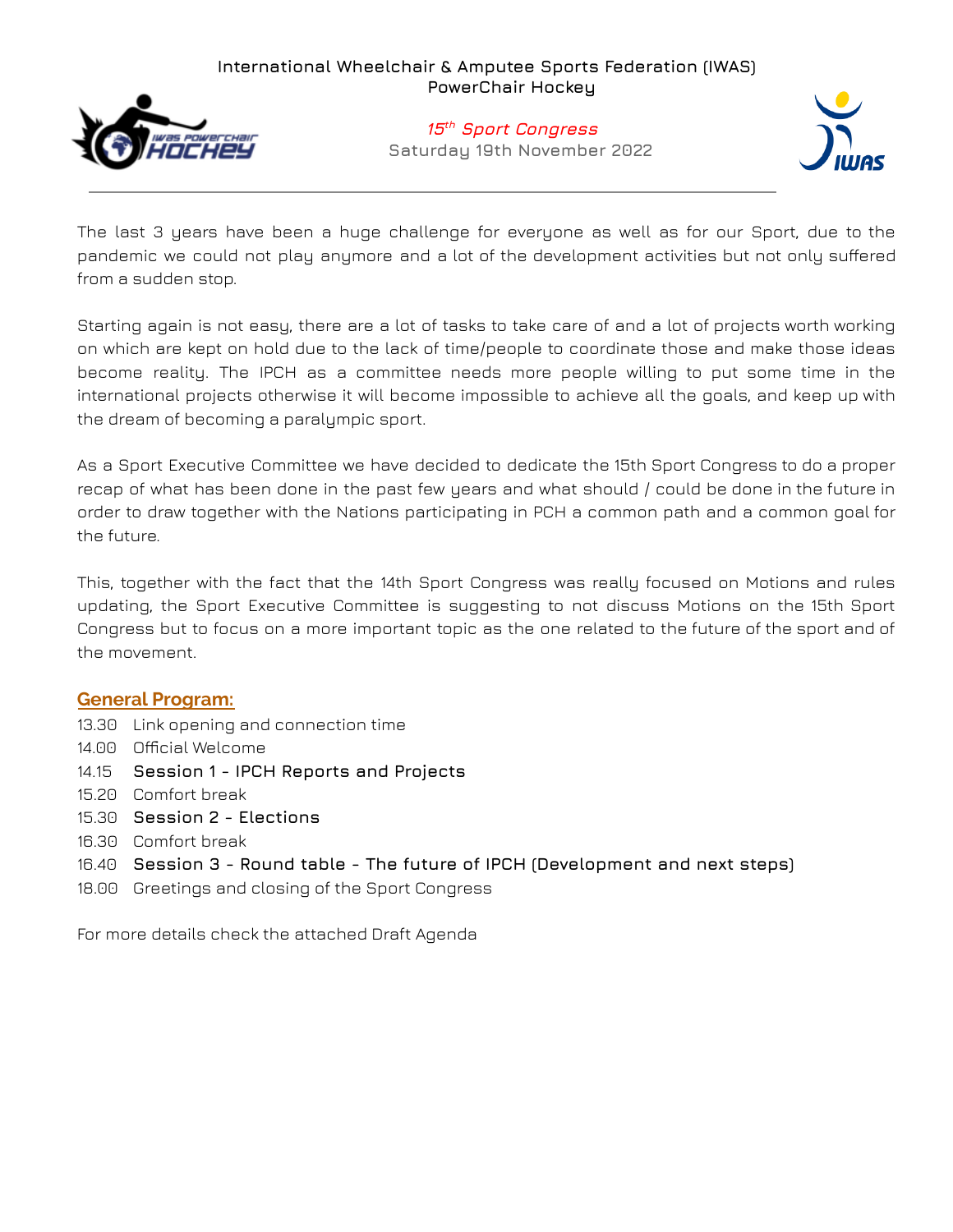

### **15 th Sport Congress Saturday 19th November 2022**



## **2. Registration and attendance:**

**Registrations will be open on Eventbrite from Friday 01 July until Friday 09th September** Because the meeting will be held online there will be no participation fee.

IPCH would like to invite people to participate also as observers in order to have the chance to include as many people as possible in this meeting and in order to stimulate participation internationally.

IPCH does invite National Members to share this invitation with the people within the National organizations that can be interested in the topics on the agenda (including coaches, athletes, national officials etc) to attend the meeting. They will have to register as Observers on the platform and won't have the chance to vote or speak on behalf of their country.

#### **How to register:**

All participants will have to register through the Eventbrite platform. **[https://ipch\\_sportcongress\\_2022.eventbrite.it](https://ipch_sportcongress_2022.eventbrite.it)**

On the platform 3 different kind of tickets will be available:

**Delegate - WITH Voting Right:** This ticket is reserved to 1 Delegate per Nation. This person will have to attend the whole meeting and will be the only one with the task to express the vote and allowed to talk on behalf of the National Organization.

**National Delegate:** This ticket is reserved for max. 1 Delegate per Nation in addition to the one with voting rights. This person is strongly advised to attend the whole meeting. This person will NOT have voting rights, but IS allowed to speak on behalf of the National Organization.

IPCH will confirm all the registration as National Delegate with and without voting right with the National Organization / IWAS Member to make sure the registered persoon is legitimately registering as Official Delegate and have an official mandate to represent their Nation in the meeting.

#### **Observers:**

Observers are welcome to attend the meetings. All observers will have NO voting rights. As the congress will happen online there will be a chat available where Observers can also express their views and opinions participating in the discussion. IPCH Staff will monitor the chat throughout the meeting and relevant comments will be highlighted or taken into consideration.